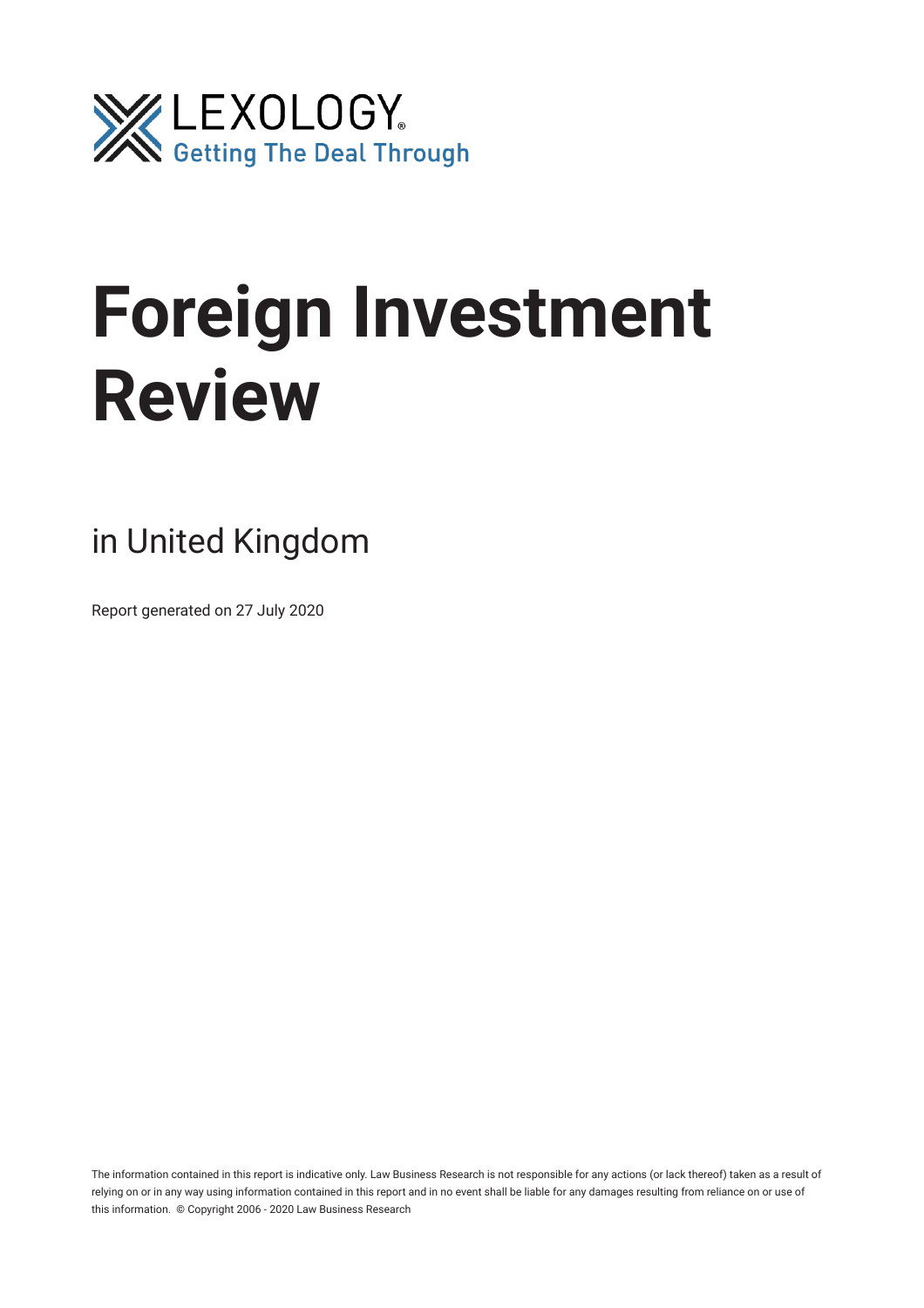# **Table of contents**

# **LAW AND POLICY**

**Policies and practices Main laws Scope of application Defnitions Special rules for SOEs and SWFs Relevant authorities**

## **PROCEDURE**

**Jurisdictional thresholds National interest clearance Review process Involvement of authorities**

# **SUBSTANTIVE ASSESSMENT**

**Substantive test Other relevant parties Prohibition and objections to transaction Challenge and appeal Confdential information**

# **RECENT CASES**

**Relevant recent case law**

# **UPDATES & TRENDS**

**Key developments of the past year**

## **LAW STATED DATE**

**Correct on**

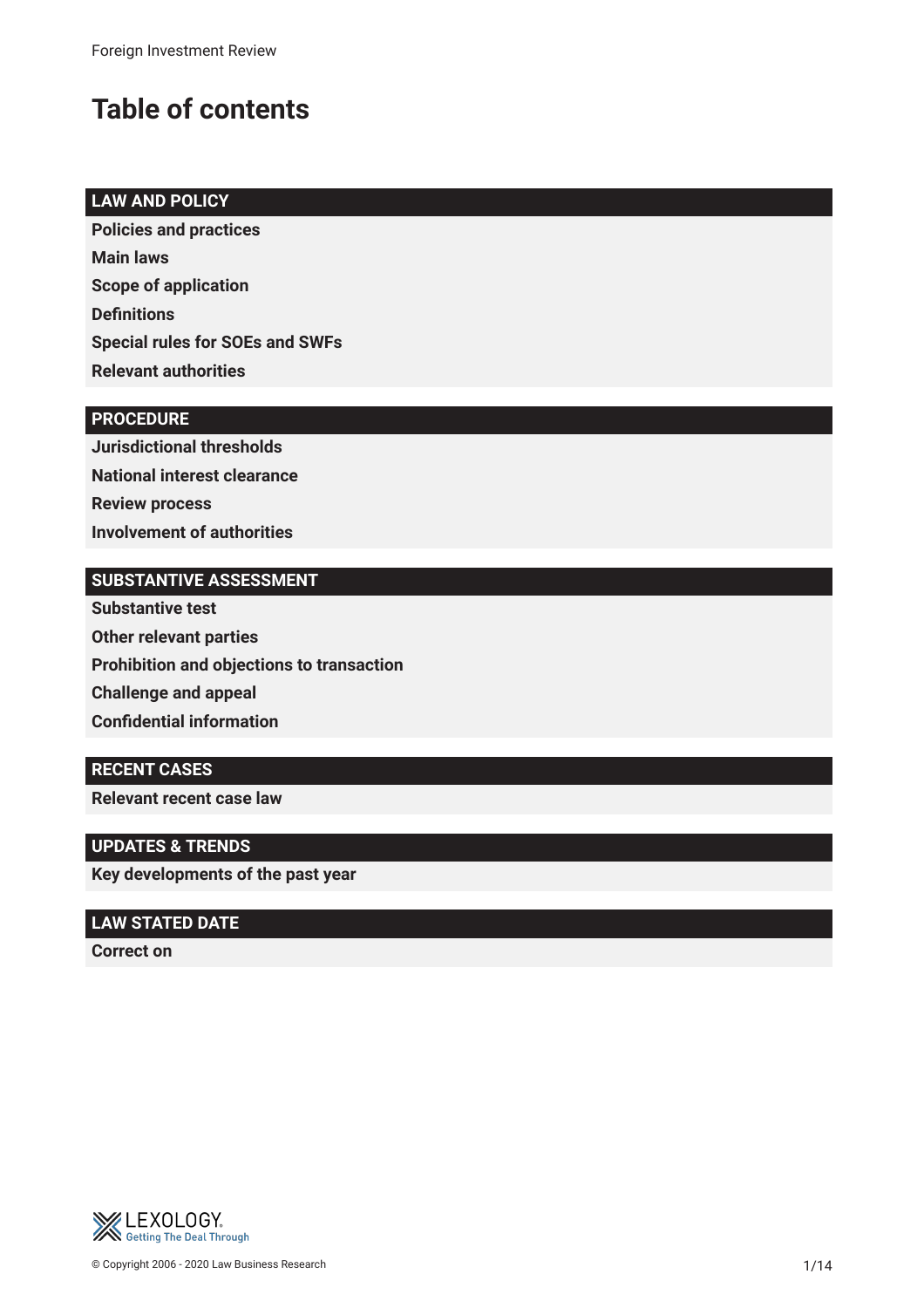# **Contributors**

# United Kingdom

**Claire Barraclough** cbarraclough@preiskel.com *Preiskel & Co LLP*



**Tim Cowen** tcowen@preiskel.com *Preiskel & Co LLP*



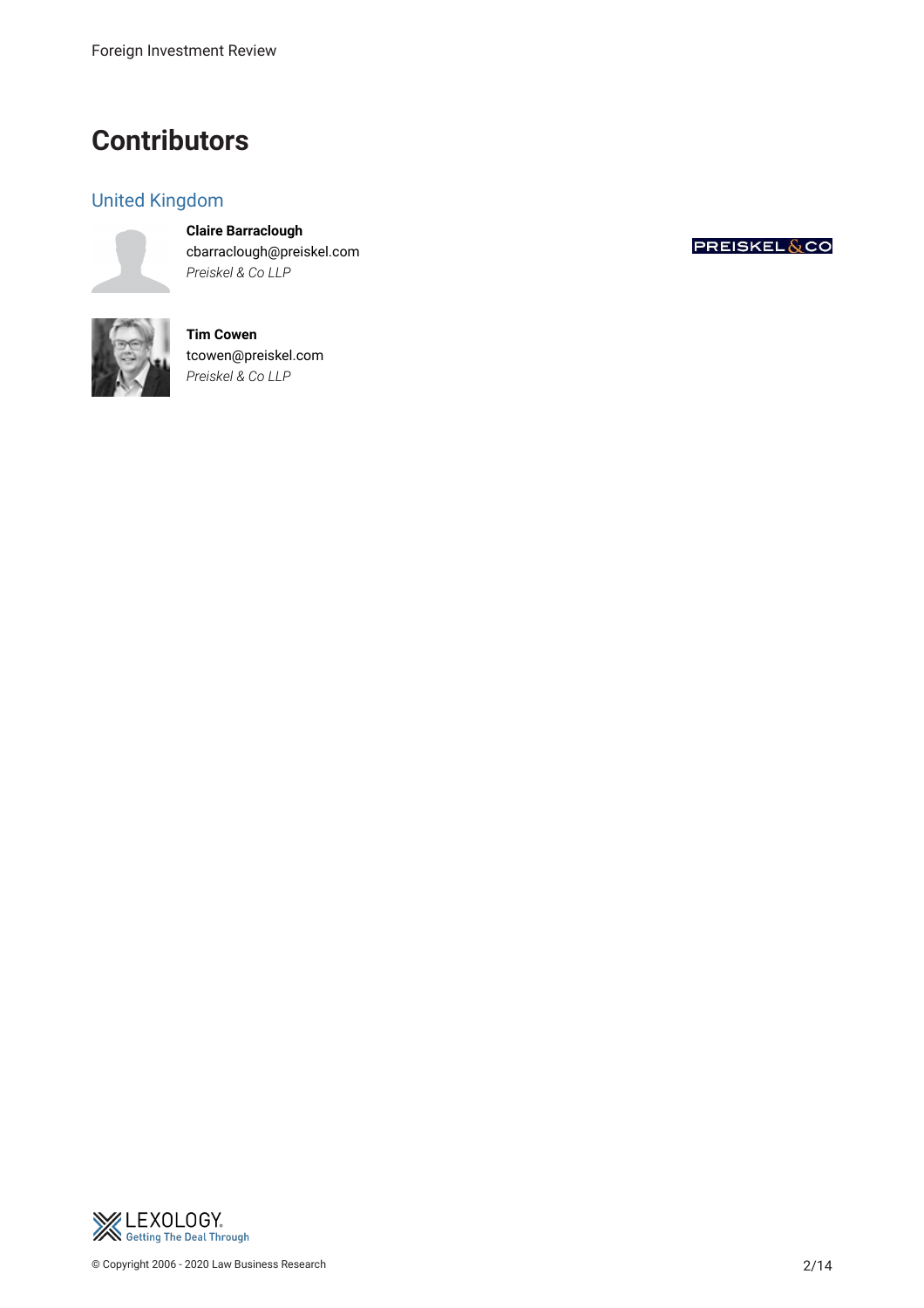#### **LAW AND POLICY**

#### **Policies and practices**

What, in general terms, are your government's policies and practices regarding oversight and review of foreign investment?

The party line is that the UK is open for business, and foreign investment is therefore encouraged, subject to regulatory oversight. This is the result of the UK's long history as a trading nation, and advocate of free trade and open markets.

However, the idea that more stringent controls need to be placed on foreign investment, in particular in the technology sector, and in light of concerns over the security of critical national infrastructure, has been gaining traction in policy circles for a number of years. This has resulted in some reform to safeguard critical national infrastructure, discussed below, with more on the horizon.

Thus far, the regulatory regime has not distinguished between foreign and domestic investment if there is a 'relevant merger situation', meaning that the relevant thresholds are met. These thresholds are detailed in the questions below.

This chapter focuses on the public interest issues. Those considering investment in an airline that operates in the UK should refer to Getting the Deal Through - Air Transport 2020. Persons considering investment in entities active in the UK defence and security sectors should also consider whether consent is required from the Ministry of Defence to assign or novate any contracts the target has with it.

Where sectoral regulators have jurisdiction, such as in relation to water, electricity, gas or telecommunications, they may have an important infuence over the outcome of a merger review, particularly where they have concurrent powers that may be relevant to remedies. This is outside the scope of this chapter, but will need to be carefully considered by practitioners if necessary.

#### **Main laws**

What are the main laws that directly or indirectly regulate acquisitions and investments by foreign nationals and investors on the basis of the national interest?

In addition to the usual controls that apply to all public bodies under the UK's general administrative law, the laws specifcally addressing intervention on public interest grounds are:

- the Enterprise Act 2002 (EA02) (as amended);
- the EU Merger Regulation (EUMR);
- article 346 of the Treaty on the Functioning of the European Union (TFEU); and
- the Takeover Code (in relation to certain public companies).

#### **Scope of application**

Outline the scope of application of these laws, including what kinds of investments or transactions are caught. Are minority interests caught? Are there specifc sectors over which the authorities have a power to oversee and prevent foreign investment or sectors that are the subject of special scrutiny?

The UK government can intervene in fve categories of transaction on public interest grounds, which are outlined below.

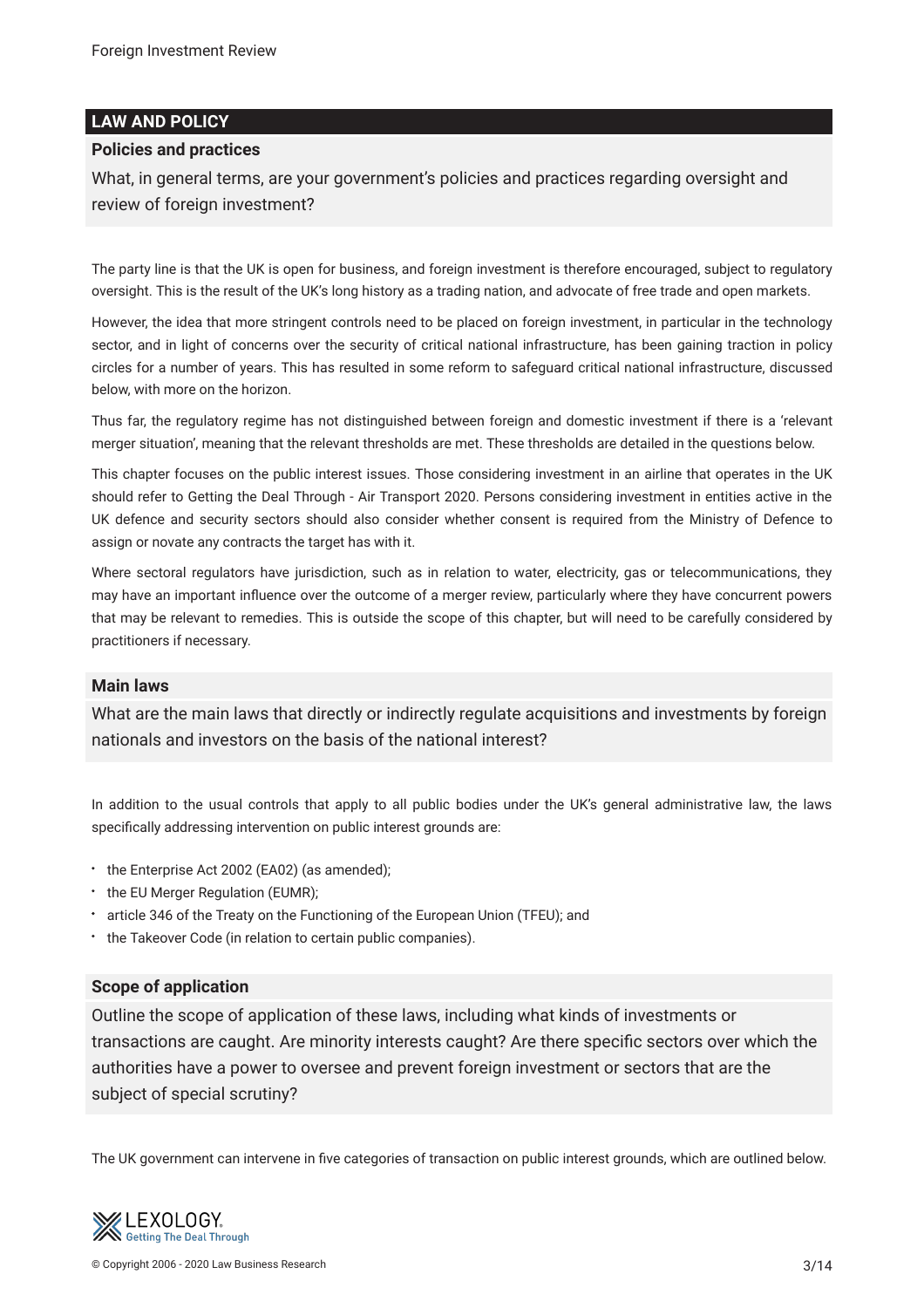#### **UK public interest mergers**

These are deals within the UK merger control regime that raise public interest considerations (section 42(1) and (2) EA02).

The secretary of state can intervene in public interest mergers, where he or she has reasonable grounds to suspect that (i) the UK merger control regime is applicable; (ii) the jurisdictional thresholds are met; and (iii) one or more 'public interest considerations' are relevant and need to be considered with relation to the deal (section 42(1) and (2) EA02).

What constitutes a public interest consideration may be varied from time to time by the secretary of state or by amending, removing or adding to the considerations listed by way of an order (section 58(2) EA02). Currently, the considerations include:

- defence: the interests of national security, including public security (section 58(1) and (2) EA02);
- accurate news and free expression: the need for accurate presentation of news and free expression of opinion in newspapers (section 58(2A) EA02);
- plurality of the media in relation to every different audience in the UK, or in a particular area or locality of the UK, for there to be a sufficient plurality of persons with control of the media enterprises serving that audience (section 58(2C)(a) EA02); media plurality is defned in section 58(2B) EA02;
- broadcasting: for the availability throughout the UK of a wide range of broadcasting that (taken as a whole) is both of high quality and calculated to appeal to a wide variety of tastes and interests (section 58(2C)(b) EA02);
- media standards: for persons carrying on media enterprises, and for those with control of such enterprises, to have a genuine commitment to the attainment in relation to broadcasting of the standards objectives set out in section 319 of the Communications Act 2003 (section 58(2C)(c) EA02); and
- prudential regulation in the interest of maintaining the stability of the UK fnancial system (section 58(2D) EA02).

#### **UK special public interest mergers**

These are deals within the UK merger control regime (though not necessarily meeting the same jurisdictional thresholds), and raise public interest considerations (section 59 EA02).

These interventions can happen where the jurisdictional thresholds are not met, provided that

- the structure is of a type to which the UK merger rules apply (section 59(1) EA02);
- immediately before implementation, at least one of the enterprises concerned was carried on in the UK or by or under the control of a body corporate incorporated in the UK and a person carrying on one or more of the enterprises concerned was a relevant government contractor (section 59(3B EA02), or the person or persons by whom one of the enterprises was carried on supplied at least 25 per cent of all newspapers of any description, or all broadcasting of any description in the UK, or a substantial part of the UK (section 59(3C) and (3D) EA02); and
- one or more public interest considerations is relevant to a consideration of the transaction (section 59(2) EA02).

#### **UK critical national infrastructure mergers**

These are deals that are caught by recent reforms to the Enterprise Act pursuant to the Enterprise Act 2002 (Turnover Test) (Amendment) Order 2018 and the Enterprise Act 2002 (Share of Supply Test) (Amendment) Order 2018.

Though not listed as a public interest consideration in section 58 EA02, in 2018, reforms were introduced to the turnover and share of supply threshold tests for particular industries, in essence addressing public interest concerns, but via a different mechanism. The turnover test and share of supply test amendment orders amend the thresholds set out in section 23 EA02, resulting in many more mergers being caught by the UK regulation in particular sectors. The relevant sectors are set out in section 23A EA02, and include certain activities relating to the military, dual use and quantum computing sectors.

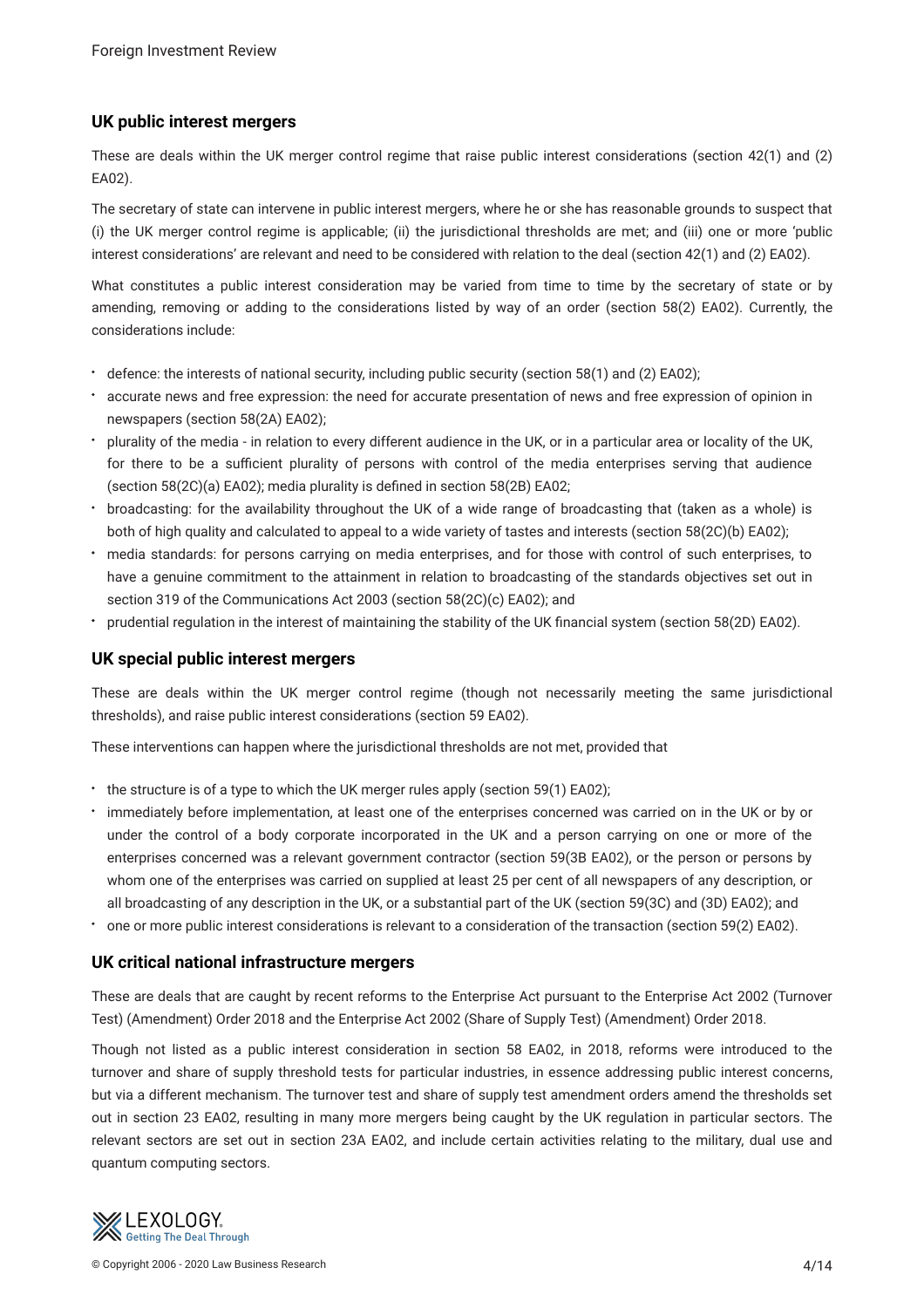The effect of these reforms is to reduce the turnover threshold to £1 million, and to remove the requirement that there be an increase in share of supply, where the share is 25 per cent or more. The result is that more transactions will be subject to UK merger review in these particular sectors, which are viewed as crucial from a national security or critical national infrastructure point of view.

#### **UK legitimate interest mergers**

These are deals that qualify for notifcation to the European Commission (EC) under EUMR but affect a legitimate interest of the UK (article 21(4) EUMR mergers).

Pursuant to section 67(1) and (2) EA02, the transaction must satisfy the jurisdictional thresholds of both UK and EU merger control for intervention in this type of merger. The secretary of state must also:

- have reasonable grounds for suspecting that it is or may be the case that the transaction structure would fall within both UK and EU merger control;
- be considering whether to take appropriate measures in relation to the transaction to protect a legitimate interest of the UK under article 21(4) EUMR (section 67(1)(c) EA02); and
- believe that it is or may be the case that one or more public interest considerations are relevant to a consideration of the transaction (section 67(2) EA02).

The legitimate interests under article 21(4) EUMR include public security, plurality of the media and prudential rules

These are deals that qualify for notifcation to the EC under the EUMR but affect the essential interests of the UK's security (article 346 TFEU mergers).

Pursuant to article 346 TFEU, where a transaction is caught by the EU merger regime, the UK government can:

- instruct a company not to supply information to the EC under the EUMR where it considers that disclosure of such information is contrary to the essential interests of the UK's security; and
- take measures it considers necessary for the protection of the essential interests of the UK's security that are concerned with the production of or trade in arms, munitions or war material.

Further reforms are expected, in particular in relation to Critical National Infrastructure, which may subject many more investments to regulatory scrutiny.

#### **Defnitions**

How is a foreign investor or foreign investment defned in the applicable law?

Neither foreign investor nor foreign investment is defned in EA02, the EUMR or article 346 TFEU; the rules currently apply to all investments, regardless of provenance.

#### **Special rules for SOEs and SWFs**

Are there special rules for investments made by foreign state-owned enterprises (SOEs) and sovereign wealth funds (SWFs)? How is an SOE or SWF defned?

There are no special rules; however, from time to time, 'back-door nationalisation' has been raised as a political issue where the state-owned entity is the acquirer.

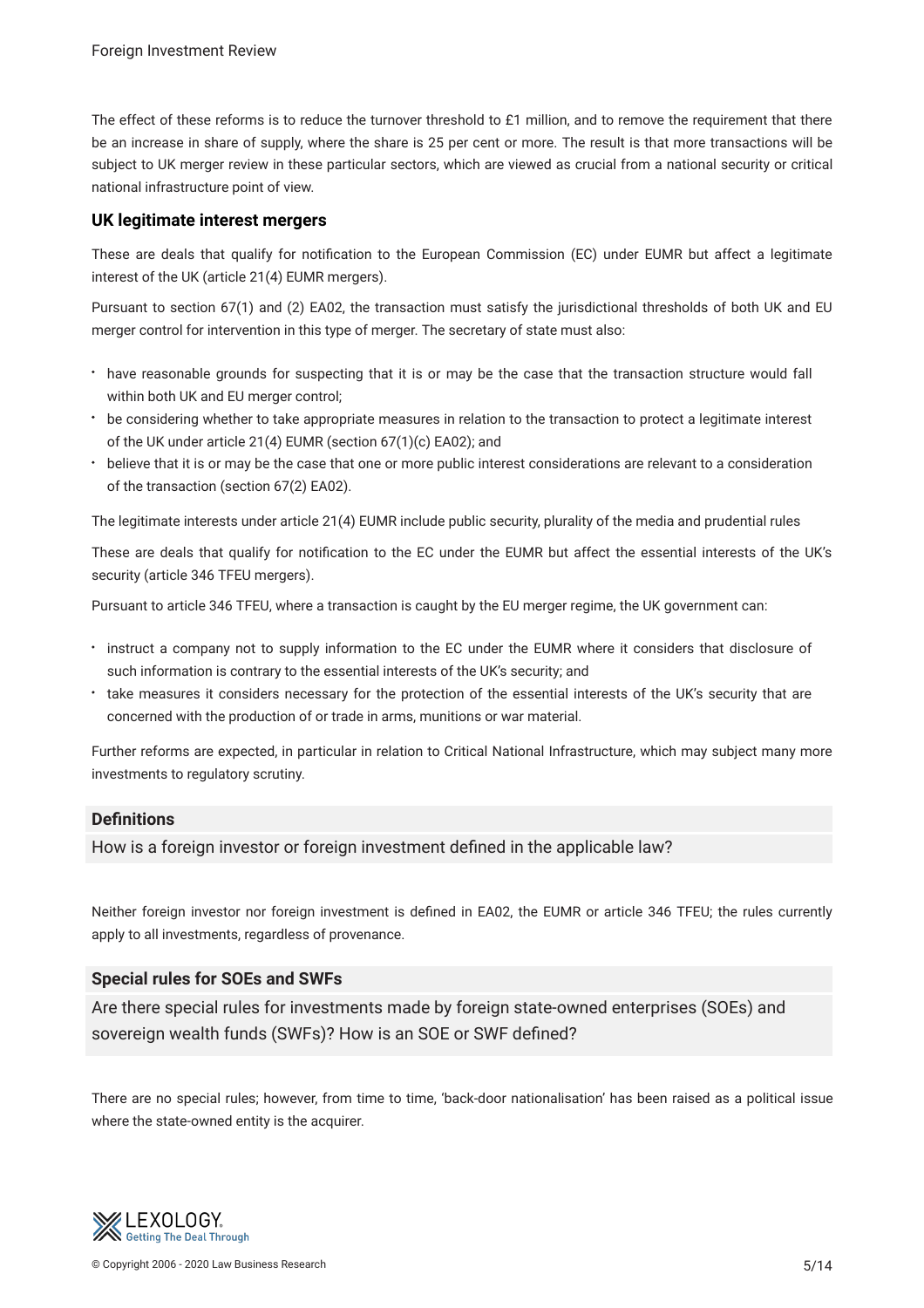#### **Relevant authorities**

Which officials or bodies are the competent authorities to review mergers or acquisitions on national interest grounds?

There are currently no special rules in this regard, although the concept of 'back-door nationalisation' has been discussed as a political issue for SOEs acquiring UK companies. It is possible this could in future flter through to reform in this area.

Notwithstanding the above-mentioned laws and policies, how much discretion do the authorities have to approve or reject transactions on national interest grounds?

The authorities must have a legal basis for any intervention, as a basic tenet of the rule of law. In principle, therefore, there is no discretion to intervene otherwise than in accordance with the laws set out above.

However, it should be noted that the defnitions in the existing legal bases are relatively broad, which could give some fexibility to intervention.

Second, the governmental departments or sectoral regulators may seek to exert infuence over the normal merger control process, where the relevant thresholds are met.

Third, new public interests grounds can be added to the list set out in section 58 EA02 relatively swiftly or, alternatively, they can be removed or amended (section 58(3) EA02).

The secretary of state also has the power to intervene in transactions on the basis of a consideration that is not specifed, but that in his or her opinion ought to be. Steps must then be taken as soon as practicable to ensure that it is contained in an order laid before both Houses of Parliament and approved within 28 days of the day the order was made (sections 42(7), 42(8)(b) and 124(7) EA02).

The government can also ask the EC to recognise other legitimate interests not set out in article 21(4) EUMR, with such additions being assessed against the general principles, and other provisions, of EU law.

#### **PROCEDURE**

#### **Jurisdictional thresholds**

What jurisdictional thresholds trigger a review or application of the law? Is fling mandatory?

The Competition and Markets Authority (CMA) thresholds for merger notifcation are as follows:

- The share of supply test: where, as a result of the merger, either (i) the combined enterprise will supply or acquire 25 per cent or more of any goods or services in the UK or a substantial part of the UK, or an existing share of supply of 25 per cent or more will be enlarged (section 23, EA02); or (ii) in relation to the critical national infrastructure sectors specifed in response to question three above, a 25 per cent or more share in the supply of goods or services in the UK or a substantial part of the UK, with no increase necessary (section 23, EA02 as amended by the Enterprise Act 2002 (Share of Supply Test) (Amendment) Order 2018, SI 2018/578).
- The turnover test: where the value of the target entity's turnover exceeds £70 million (section 23, EA02), or in relation to the Critical National Infrastructure sectors specifed in question 3, the value of the target entity's turnover exceeds £1 million (section 23, EA02 as amended by the Enterprise Act 2002 (Turnover Test) (Amendment) Order 2018, SI 2018/593).

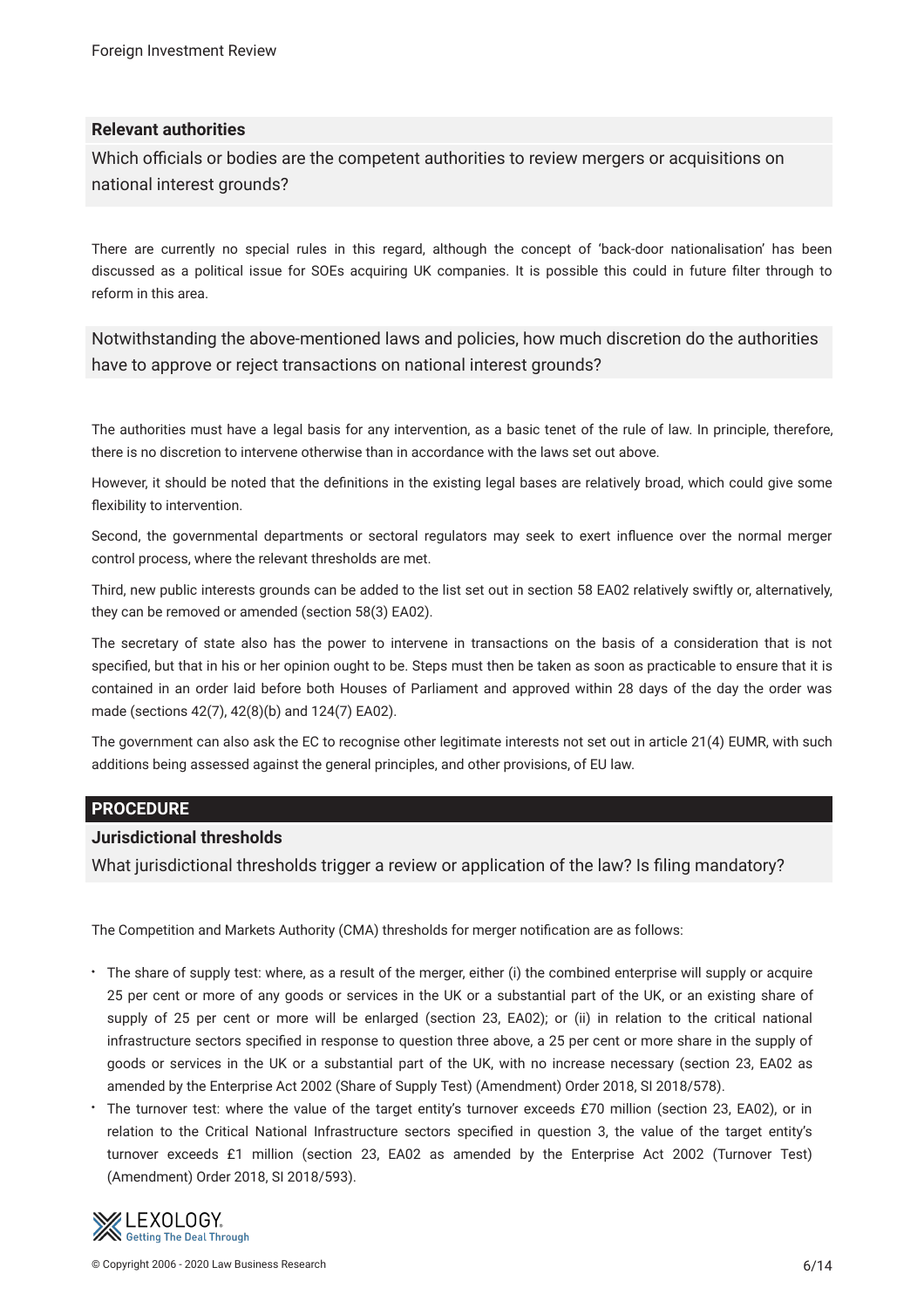Notifcation to the CMA is not compulsory, but practitioners should be aware that the CMA has wide powers to intervene after a transaction has closed.

The EU thresholds for turnover are crossed where either:

- the combined aggregate worldwide turnover of all undertakings concerned is more than €5 billion and the aggregate EU-wide turnover of at least two of the undertakings is more than €100 million; or
- the combined aggregate worldwide turnover of all undertakings concerned is more than €2.5 billion and the aggregate EU-wide turnover of at least two of the undertakings is more than €250 million, and the combined aggregate of all undertakings is at least €100 million in at least three member states and in at least three of these member states the aggregate turnover of each of at least two of the undertakings is more than €25 million.

Notifcation to the EC is compulsory where the relevant thresholds are met.

Following the publishing of the Panel Statement 2016/9 on 14 December 2016, those public companies to which the Takeover Code is relevant must submit a series of documents and forms, including a frm offer announcement, to the Takeover Panel.

#### **National interest clearance**

What is the procedure for obtaining national interest clearance of transactions and other investments? Are there any fling fees? Is fling mandatory?

For a transaction that meets the UK thresholds, fling with the CMA is not mandatory. For a transaction that meets the EU thresholds, fling is mandatory.

CMA investigations are conducted in phases. Phase 1 is a shorter, less in-depth investigation. Only where concerns are identifed does the matter proceed to Phase 2. Fees are payable on fling.

In both public interest and special public interest cases, the CMA will undertake investigations at Phase 1. The secretary of state is able to issue a public interest intervention notice or special intervention notice at the stage at which he or she has reasonable grounds to suspect that the respective public interest tests are fulflled. The CMA will then report to the secretary of state on jurisdiction and market defnition issues and then take the decision on clearance, clearance with undertakings or referral to Phase 2. The Phase 2 review is, similarly, undertaken frst by the CMA and then considered by the secretary of state. The standard CMA fees will apply to public interest mergers. There is no fee for special public interest mergers.

In mergers with the relevant EU dimension, the secretary of state may issue a European intervention notice at the stage at which he or she has reasonable grounds to suspect that the relevant jurisdictional thresholds are met. This has the effect of the UK authorities assuming control of the merger investigation. At that stage, the CMA will investigate and report to the secretary of state on jurisdiction, and give a summary of representations from parties of a public interest nature and its views on whether the transaction will or is likely to operate contrary to the public interest. Other government organisations or sectoral regulators may be consulted, such as Ofcom in media mergers. If the test is met a referral to Phase 2 will be made. The CMA will then investigate and report to the secretary of state who will take a decision on whether to make a fnding that the transaction would be adverse to the public interest.

In article 346 TFEU mergers, the Ministry of Defence should be consulted prior to fling to the EC. The secretary of state will then provide instructions to the parties on whether it should be notifed to the EC and, if so, what material should be withheld. If there are aspects of the transaction that are not notifed to the EC, the CMA will investigate those aspects of the merger as a UK public interest investigation. There is no fling fee for article 346 TFEU mergers but CMA fees may apply for aspects of the investigation that require investigation by the CMA as a public interest matter.

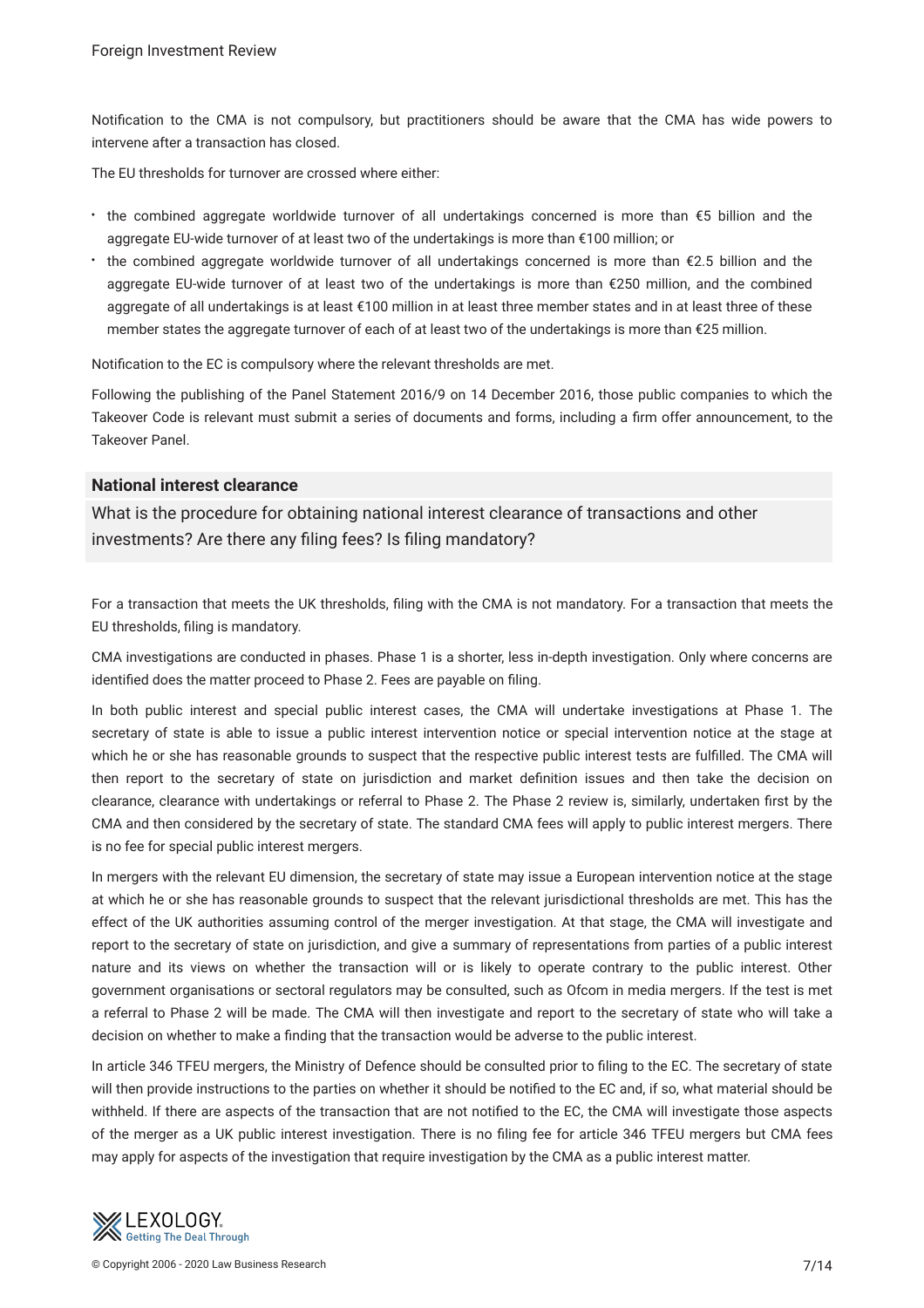#### Which party is responsible for securing approval?

There is no rule on who should secure approval in the UK but, in practice, the acquiring party tends to take the lead; this may be provided for in contractual agreement between the merging parties. The EU regime provides that certain parties to the transaction are responsible for notifcation of the transaction. In public bids, this is the bidder; in acquisitions, the acquirer; and in mergers, parties must fle jointly on behalf of all parties.

Parties should also be aware that merger control in other jurisdictions where the acquirer or target have assets or do business might also apply.

#### **Review process**

How long does the review process take? What factors determine the timelines for clearance? Are there any exemptions, or any expedited or 'fast-track' options?

The usual CMA or EU timescales will or may apply to parts of the review. Both Phase 1 and Phase 2 reviews are subject to timetables (though extensions or suspensions are allowed in certain circumstances). The secretary of state's involvement in a UK or EC review, however, can signifcantly extend the review process. The effect of the intervention on the timetable will depend on at which stage the secretary of state chooses to intervene (when he or she has reasonable grounds for doing so).

The secretary of state has the power (as does the CMA in standard merger reviews) to expedite a Phase 1 review and proceed straight to a Phase 2 referral, provided the transacting parties agree and provided that it is likely that the criteria for Phase 2 referral will be met. This fast-track procedure requires parties to waive some of their procedural rights under the Phase 1 process.

Various other factors affect the timeline of a review including the complexity, the fow of information between the authorities and the parties in question, the number of 'interested' parties and whether and at what stage undertakings or remedies are proposed.

In practice, it would be prudent for transacting parties to engage with the CMA, the EC and the relevant UK government departments at the earliest stage possible (and, in many cases, prior to notifcation). Early discussions, informal advice, and well-considered and drafted undertakings or remedies may help expedite clearance.

# Must the review be completed before the parties can close the transaction? What are the penalties or other consequences if the parties implement the transaction before clearance is obtained?

Subject to any contractual arrangements between the parties to the contrary, transactions under review at a national level do not need to receive clearance before the transaction can close. However, parties should proceed with caution if the thresholds will (or are likely to) be met as the regulatory authorities have the power to intervene following closure of the transaction, and can order the unwinding of a completed transaction, which may be costly for the parties.

Moreover, the CMA can issue an order that the parties 'hold separate' the entities pending competition review. In this scenario, the transaction cannot close until after the CMA inquiry.

If the secretary of state were to intervene in a merger on public interest grounds, this would not be a bar to the transaction completing. However, the secretary of state and the CMA can impose separate obligations on the transacting parties to prevent integration of the parties or impose obligations to undo integration that has already

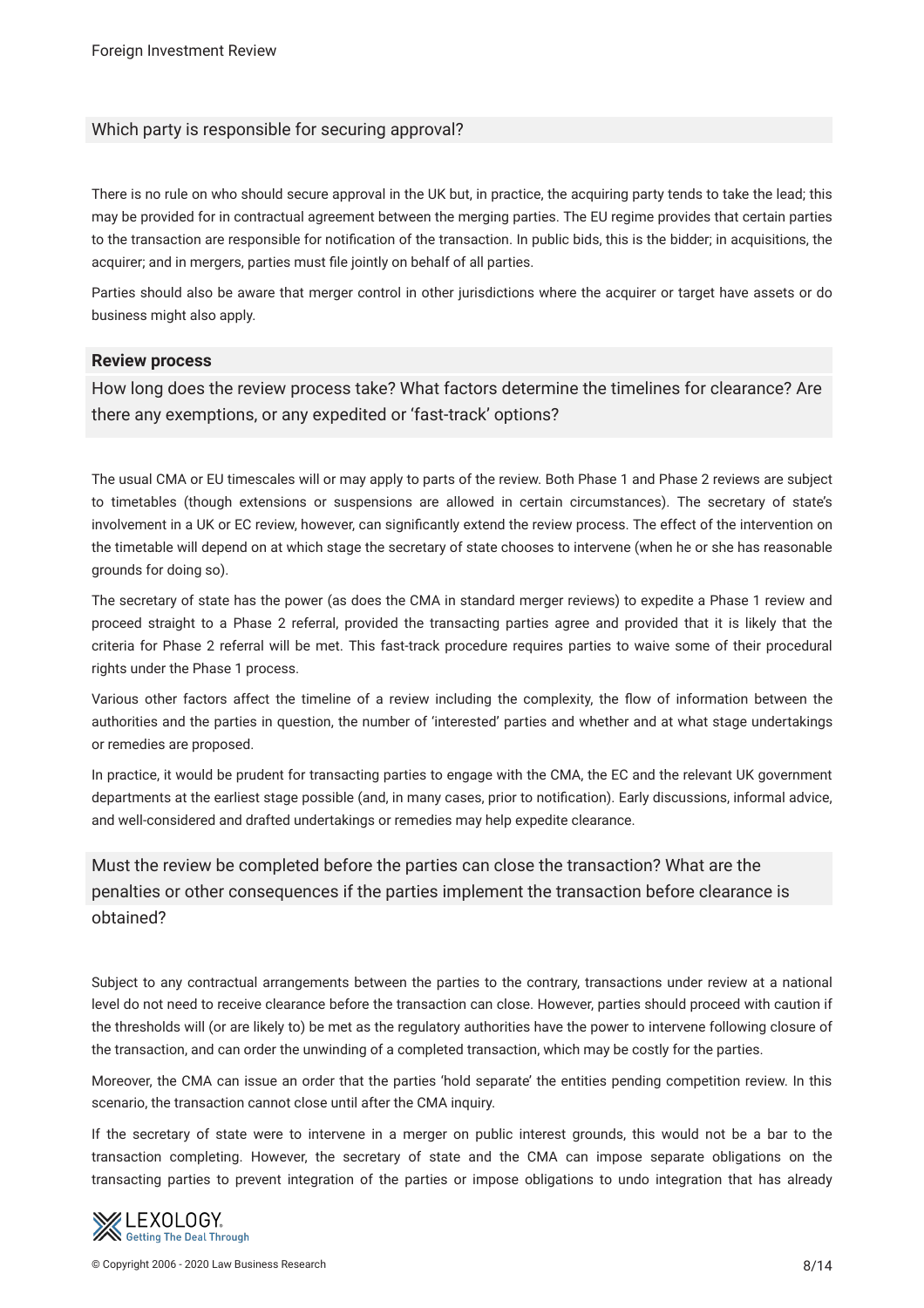occurred. There is relatively wide scope for them to do this and there is detailed guidance on what considerations the CMA or secretary of state must take into account when following such a course of action.

At the EU level, for most acquisitions, clearance must be obtained before the transaction is put into effect (article 7(1) EUMR). Breach of this provision carries heavy penalties; fnes can be up to 10 per cent of group worldwide turnover (article 14(2) EUMR). There is an exception to this in the case of public bids that have been duly notifed to the EC these can proceed, but only on the basis that the transaction is notifed to the EC without delay (article 7(2) EUMR).

#### **Involvement of authorities**

Can formal or informal guidance from the authorities be obtained prior to a fling being made? Do the authorities expect pre-fling dialogue or meetings?

Both the CMA and the EC welcome pre-notifcation discussions, but these are not mandatory. The CMA is able to offer informal advice and encourages pre-notifcation discussions, provided there is a realistic prospect that the transaction can or will go ahead. There are strict confdentiality requirements on any pre-notifcation discussions and any positions taken in such pre-notifcations are not binding on the ultimate position of the CMA. Early discussions can assist in identifying any potential competition concerns and could assist transacting parties in the notifcation process as they may be able to provide information at the notifcation stage that deals with competition concerns raised in initial discussions. Furthermore, if competition concerns are identifed, and early and detailed proposals for remedies made (which have already been discussed with the regulator), this can help speed up clearance.

In article 346 TFEU mergers, the secretary of state should be notifed prior to notifcation to the EC in any event.

When are government relations, public affairs, lobbying or other specialists made use of to support the review of a transaction by the authorities? Are there any other lawful informal procedures to facilitate or expedite clearance?

The employment of lobbying specialists is not common. However, transacting parties may use external specialists to undertake reviews, reports or case studies that can be submitted to the reviewing authorities.

Early informal advice or discussions may expedite clearance and, in those cases where a Phase 2 referral is likely, early consideration of and discussions on undertakings are likely to be of value. Where undertakings may involve third parties (such as divestment undertakings), it can be valuable to include those in the discussions from an early stage. Both the EC and the CMA (and the secretary of state) can delay a decision if the transacting parties (or, in some cases, relevant third parties) do not provide full and correct information during the course of their investigations.

# What post-closing or retroactive powers do the authorities have to review, challenge or unwind a transaction that was not otherwise subject to pre-merger review?

The secretary of state may refer a UK public interest merger or an article 21(4) EUMR merger to the Phase 2 investigation up to four months after the transaction completes or the material facts are made public, whichever is the later. The secretary of state may also accept undertakings in lieu of a reference in the same period.

At a national level, the CMA and the secretary of state are able to review, challenge or even unwind integration if, on a case-by-case basis, they consider it necessary to do so.

In article 346 TEFU merger cases, the UK government can only intervene before the EC makes its decision and there is therefore no retrospective intervention in such cases.

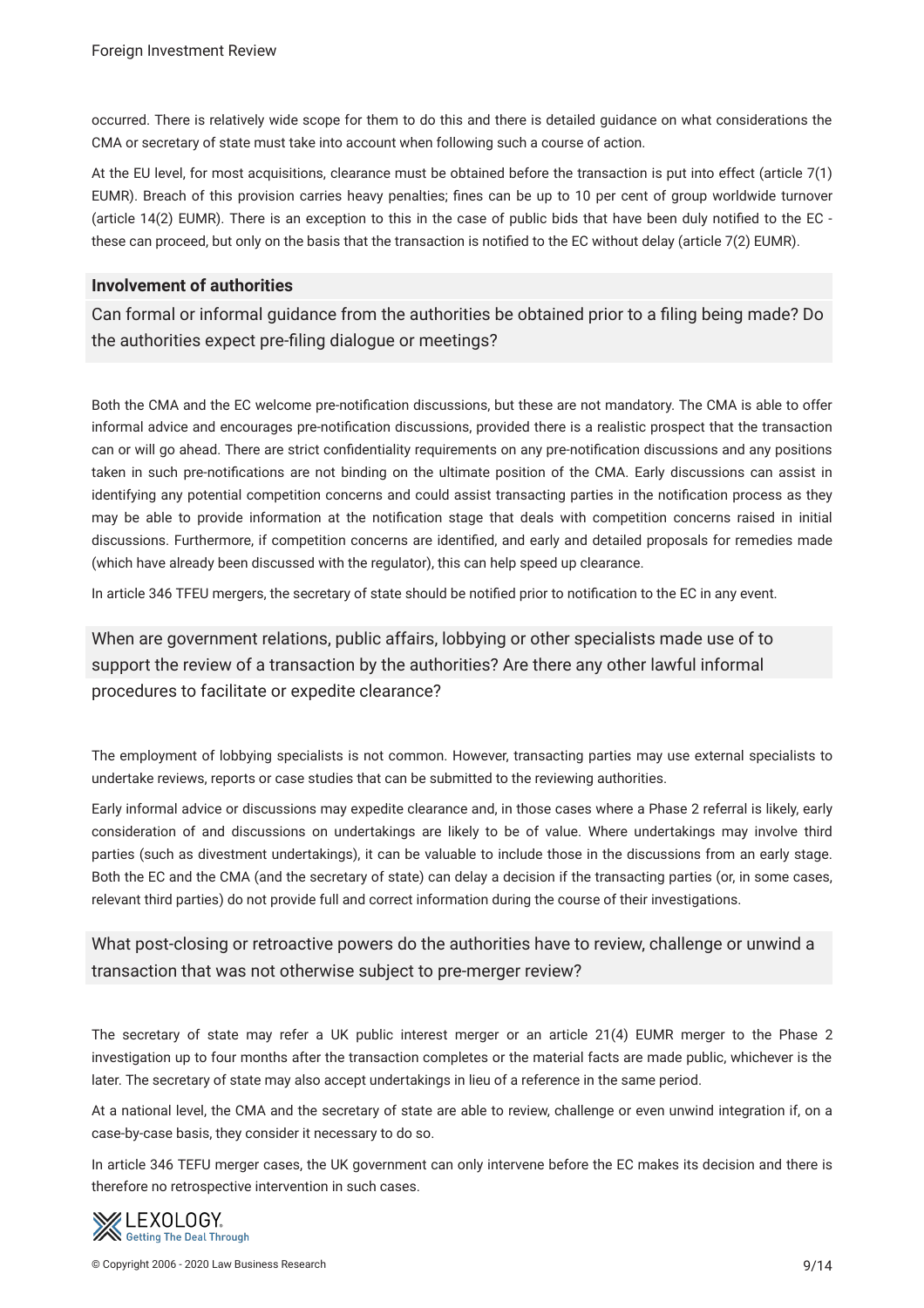Furthermore, non-compliance with the Takeover Code may result in sanction by the Panel, the Financial Conduct Authority and any regulatory body to which the non-compliant organisation belongs.

### **SUBSTANTIVE ASSESSMENT**

#### **Substantive test**

What is the substantive test for clearance and on whom is the onus for showing the transaction does or does not satisfy the test?

The substantive test for clearance depends on the basis for which there is intervention. For UK public interest mergers, the test for referral to Phase 2 is whether the secretary of state believes the transaction falls within the UK merger regime and that it operates or may be expected to operate against the public interest (section 45(2-5) EAO2). Following the Phase 2 investigation, the test for a negative decision is whether the secretary of state believes the same test to have been met.

The secretary of state must, in his or her consideration, accept the CMA's fndings on anticompetitive outcomes (whether negative or positive) but then must also consider whether the relevant public interest considerations outweigh any anticompetitive effect. There is limited guidance on how that decision must be taken.

For UK special public interest mergers, the test for referral to Phase 2 investigation is whether the secretary of state believes that the relevant criteria are (or may be) met and, taking into account only the relevant public interest considerations, the transaction operates or may be expected to operate against the public interest (section 62(2) and (3) EA02). Similarly, the substantive test for a negative decision following a Phase 2 reference is whether the secretary of state decides that this test is met (section 66(2) EA02).

For article 21(4) mergers, the test for referral to Phase 2 investigation is whether the secretary of state believes that the relevant criteria, set out under questions 3 and 8, are (or may be) met and, taking account only of the relevant public interest considerations, the transaction operates or may be expected to operate against the public interest (section 5(2) and (3) of the Enterprise Act 2002 (Protection of Legitimate Interests) Order 2003 (PLIO)). The substantive test for a negative decision following a Phase 2 reference is whether the secretary of state decides that this test is met (section 12(2) PLIO).

#### **Article 346 TFEU mergers (national security)**

In article 346 TFEU mergers, any aspects of the transaction that are not notifed to the EC but that fulfl the criteria of a UK public interest merger or a UK special public interest merger will be assessed against the substantive tests outlined above for those types of transaction. Under article 346 TFEU, any measures taken by the secretary of state must be necessary for the protection of the essential interests of the UK's security and connected with the production of, or trade in arms, munitions and war material. Any non-military aspects of the transaction that have been notifed to the EC will be subject to its usual merger control review.

To what extent will the authorities consult or cooperate with officials in other countries during the substantive assessment?

Formal and official guidance here is unavailable. From practical experience it is known that the competition authorities have many opportunities to discuss cases with each other in the course of their regular meetings. (See, for example, the International Competition Network meetings between competition authorities.) Meetings also occur between EU and US authorities pursuant to intergovernmental cooperation treaties. Cross-agency discussions can and do occur with relation to defence issues pursuant to intergovernmental cooperation treaties. It is advisable to ensure that the

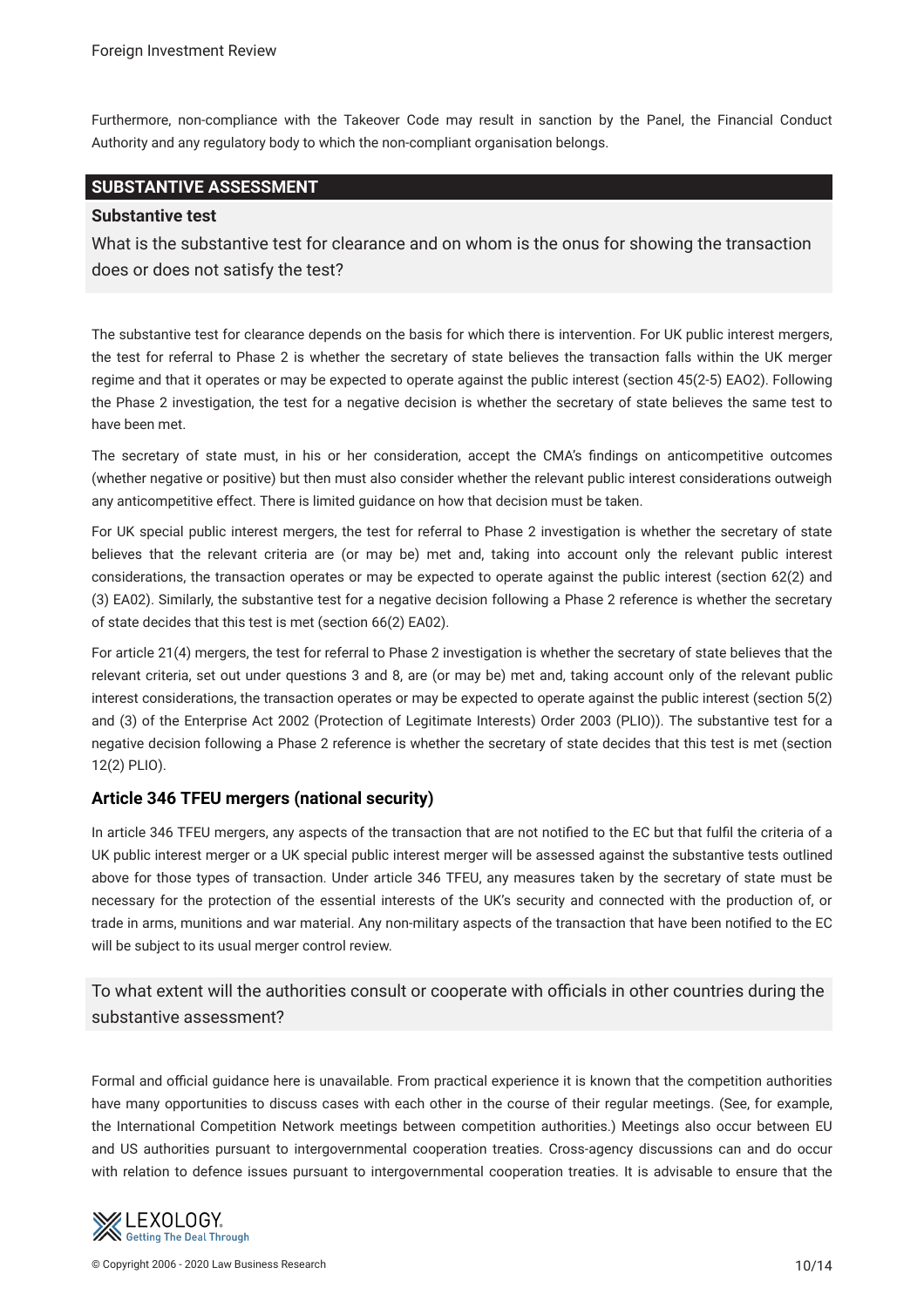respective government departments are briefed with relation to the issues within their concern.

#### **Other relevant parties**

What other parties may become involved in the review process? What rights and standing do complainants have?

Competitors, signifcant competitors, interested parties, industry working groups, economists and other experts may be consulted by the decision-making body.

The rules on standing are set out in the respective regulatory legislation or guidelines.

#### **Prohibition and objections to transaction**

What powers do the authorities have to prohibit or otherwise interfere with a transaction?

The secretary of state can prohibit a UK public interest, special public interest or article 21(4) merger if, following a Phase 2 CMA report, he or she has made an adverse public interest fnding and considers that such action is reasonable and practicable to remedy, mitigate or prevent any of the adverse public interest effects that have resulted from, or may be expected to result from, the transaction (sections 55(2) and 66(6) and Schedule 8 EA02, and section 12(7) PLIO).

In a limited number of public interest cases, the secretary of state has the power to make a reference to the CMA for a Phase 2 investigation, where the CMA has not done so. The secretary of state is bound by the CMA's Phase 1 fndings on competition issues, but not on any views expressed about the public interest consideration.

If the secretary of state believes he or she may wish to use his or her powers under article 21(4) of the EUMR to protect legitimate interests, he or she can issue a European intervention notice. This requests that a transaction that fulfls the EU threshold be nevertheless considered by UK authorities. This obliges the CMA to make a report to the secretary of state, and enables the secretary of state to make a Phase 2 reference. The secretary of state is also able to take enforcement action.

Is it possible to remedy or avoid the authorities' objections to a transaction, for example, by giving undertakings or agreeing to other mitigation arrangements?

The secretary of state can accept undertakings to remedy public interest concerns or competition concerns identifed by the CMA in public interest cases. Undertakings can be offered after an intervention notice has been issued and, if they are agreed by the secretary of state and fulfl the relevant criteria, clearance can be gained despite the public interest grounds for intervention. Undertakings or remedies can also be offered at Phase 2 and can involve third parties.

In public interest cases, undertakings will be reviewed by both the secretary of state and the CMA for applicability to public interest concerns and to competition concerns respectively. They may also be reviewed by a relevant sectorspecifc regulator. The secretary of state can also clear transactions that may otherwise cause competition concerns where it has been decided that the public interest outweighs such concerns.

#### **Challenge and appeal**

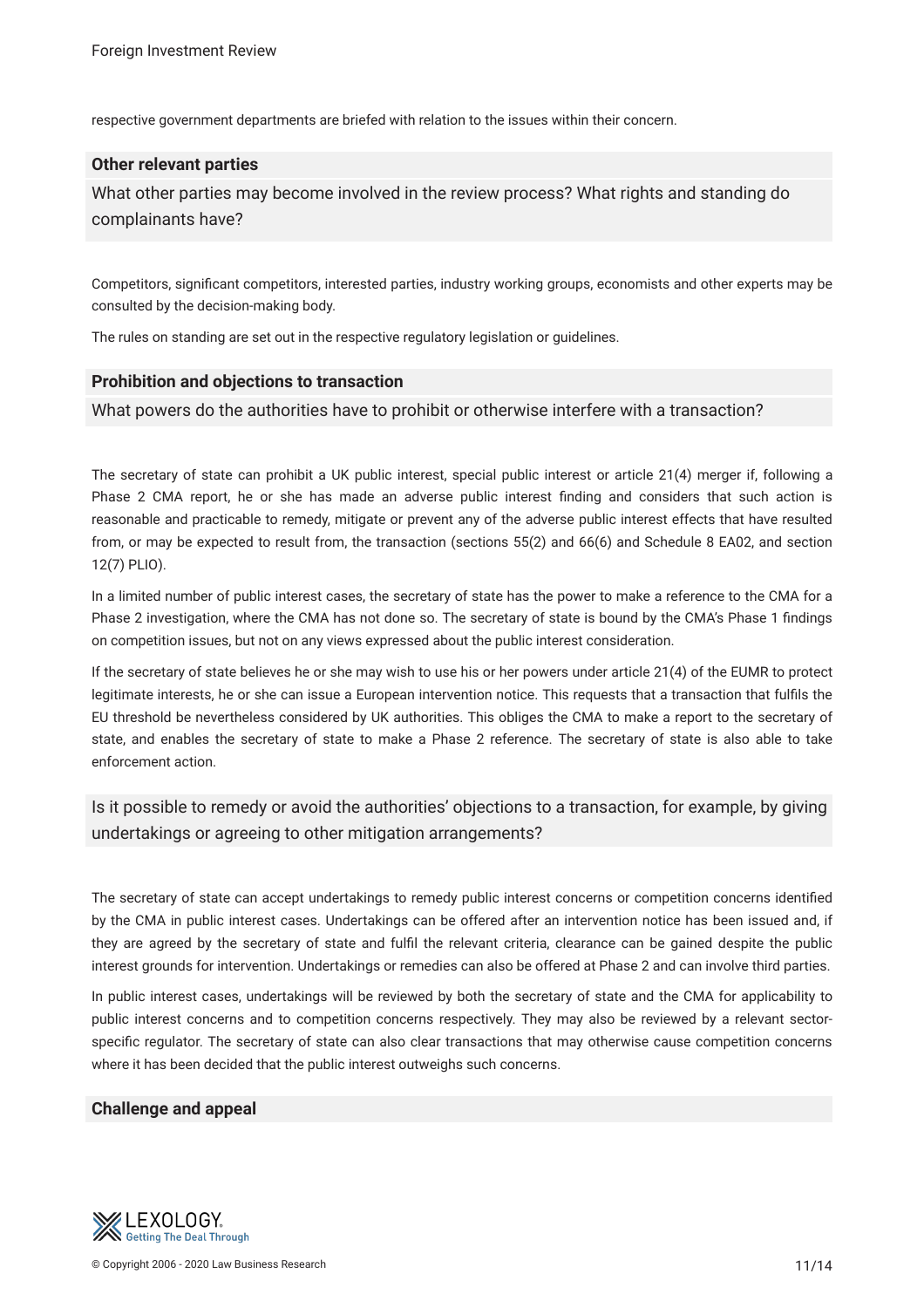#### Can a negative decision be challenged or appealed?

UK decisions taken by the CMA and the secretary of state's decisions can be challenged in the Competition Appeal Tribunal (CAT). Subject to judicial permission, CAT decisions can be appealed before the Court of Appeal of England and Wales, the Court of Session in Scotland or the Court of Appeal in Northern Ireland, as applicable, or, in certain circumstances, the UK Supreme Court. An appeal can deal with the merits of the decision being challenged.

The secretary of state's decision may also be subject to judicial review by the High Court. The grounds for judicial review are generally limited to errors of law and procedure, and judicial review is not an appeal on the merits.

#### **Confdential information**

What safeguards are in place to protect confdential information from being disseminated and what are the consequences if confidentiality is breached?

Generally, the CMA insists on confdentiality in any pre-notifcation requests for advice or meetings, subject to material being shared between the transacting parties. Both the CMA and the EC publish decisions, communications and submissions, subject to the removal of confdential information or business secrets, and may share documents with other interested parties. Claims to confdentiality must be substantiated and non-confdential versions of documents can be required for publications. The EC publishes guidelines on such claims for confdentiality.

In cases where the secretary of state has intervened in the EU merger control procedures, the secretary of state has discretion to restrict the fow of information in the public interest. For article 346 mergers, the UK can prevent the notifcation of mergers to the EC and can prevent the transacting companies from providing certain information to the EC insofar as the member state considers that the disclosure of such information is contrary to the essential interests of its security.

The CMA and the secretary of state may be required to update their procedure for dealing with confdential information in light of the EU's 2017 proposals for a regulation to replace the E-Privacy Directive.

#### **RECENT CASES**

#### **Relevant recent case law**

Discuss in detail up to three recent cases that refect how the foregoing laws and policies were applied and the outcome, including, where possible, examples of rejections.

#### **21st Century Fox/Sky**

In December 2016, 21st Century Fox announced that it would pursue a takeover of the UK satellite broadcaster Sky. The deal resurrected an earlier attempt by another part of the same media empire, News Corporation, to purchase Sky. The earlier News Corporation deal was approved by the EC, but ultimately fell apart under considerable political pressure in relation to the question of whether News Corporation fulflled the requirement for media proprietors to be 'ft and proper' persons under the public interest test as applied to media mergers. A range of remedies were proposed to strengthen editorial independence, notably in relation to board membership, but were not ultimately agreed.

It is important to emphasise how unusual the context was giving rise to these concerns. The concerns stemmed from allegations of ethical issues in the running of News Corporation newspapers, especially in relation to the use of telephone hacking. The case thus represented a very rare example of politics intruding into normal competition-based analysis under very specifc and unusual circumstances.

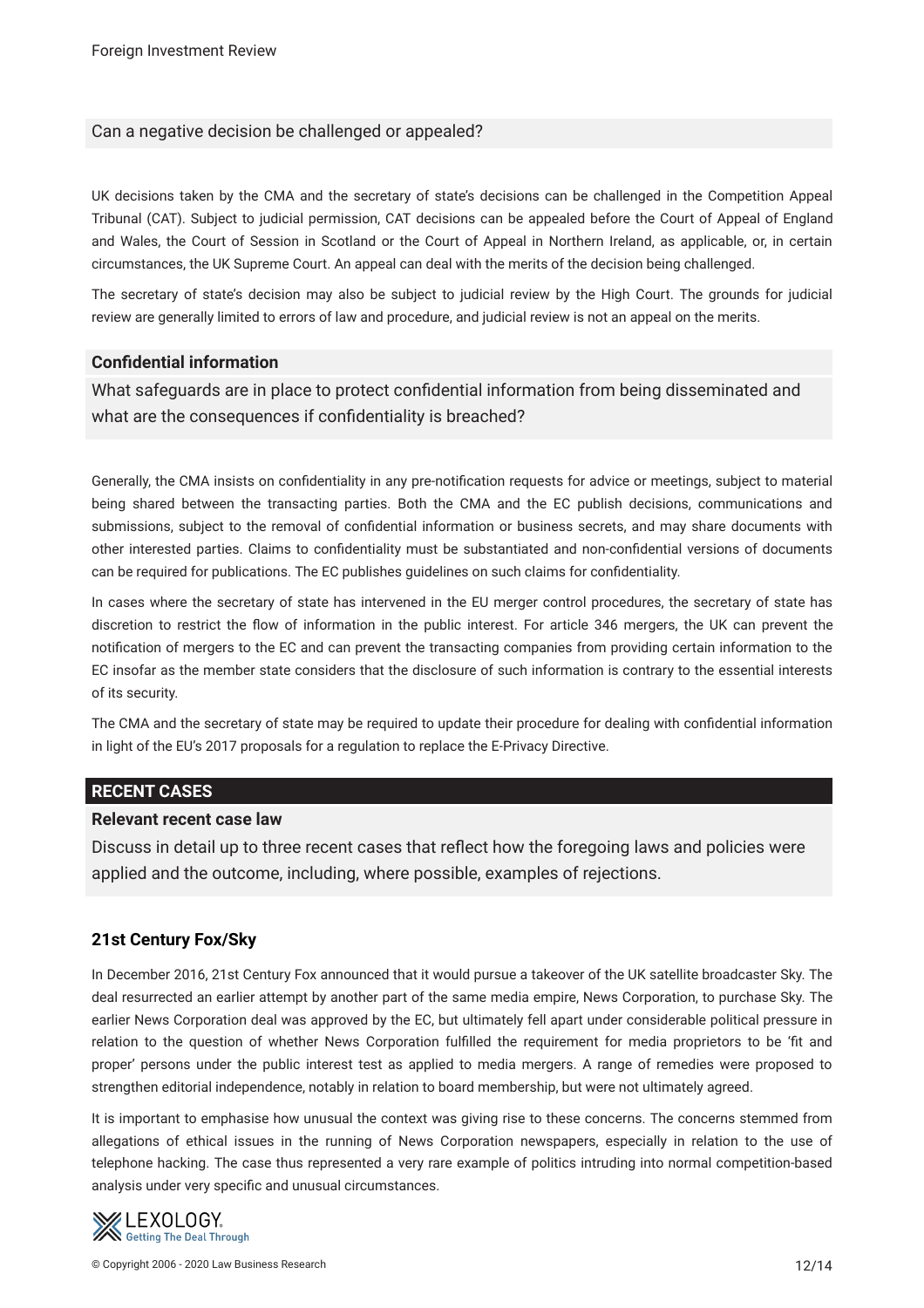As the Sky/Fox deal was again proposed, a 2017 letter signed by many of the main protagonists in the case against the 2010 deal, with signatories including Sir Vince Cable, the former leader of the Liberal Democrats, and the former Labour Party leader Ed Miliband, was published raising similar concerns about the deal.

The letter pushed for Ofcom to open a new inquiry into the question of whether the improprieties at News International undermine the case that Sky is a ft and proper broadcast licence holder, revisiting the question of James Murdoch's role in the company, and raising the issue that James Murdoch has a management position in Fox and issues concerning the extent and nature of control of Sky through the Murdoch family trust.

The secretary of state Karen Bradley requested that Ofcom consider the merger in light of three public interest considerations: media plurality, broadcasting standards, and ft and proper person to hold a broadcasting licence. Ofcom delivered its report to the secretary of state, highlighting in particular concerns about media plurality. The parties had offered undertakings in lieu of a Phase 2 reference, which the secretary of state indicated on 29 June 2017 she was not minded to accept, instead indicating that she was minded to refer the merger to the CMA for the Phase 2 investigation on the media plurality ground, and minded not to refer on the broadcasting standards ground, indicating a period in which interested parties could make further submissions.

In a letter to Ofcom dated 7 August 2017, the secretary of state indicated that a number of submissions received were considered to be substantive, and requested further advice in relation to Ofcom's broadcasting standards analysis. Following correspondence throughout August, the secretary of state announced on 20 September 2017 the referral of the merger to the CMA for a Phase 2 investigation on both media plurality and commitment to broadcasting standards grounds. At the time of writing, the CMA has issued an issues statement, requesting input from interested parties for their investigation, and both Sky and Fox have made initial submissions to the CMA on both grounds.

The CMA issued an Issues Statement, requesting input from interested parties for their investigations, and both Sky and Fox made initial submissions to the CMA on both grounds.

On 23 January 2018, the CMA provisionally found that the transaction would not be in the public interest owing to media plurality concerns, but not because of a lack of genuine commitment to meeting broadcasting standards in the UK.

The CMA sent its fnal report to the Department for Digital, Culture, Media and Sport, on 1 May 2018, and on 5 June 2018 the secretary of state accepted the CMAs recommendation that the transaction was not in the public interest owing to media plurality concerns, and accepted the CMA's recommendation that the most effective and proportionate remedy would be for Sky News to be divested to a suitable third party.

In the end, the transaction did not complete, as Fox was drawn into a bidding war by Comcast, resulting in a rare supervised bidding process in which the Takeover Panel oversaw the submission of blind bids, from which Comcast emerged the victor, offering £30 billion for full control of Sky.

#### **Connect Bidco Limited/Inmarsat**

On 25 March 2019, Inmarsat plc announced that it had agreed to the acquisition of its entire issued share capital by Connect Bidco Ltd, a private equity-led consortium. Inmarsat is a satellite telecommunications company, offering global mobile services.

On 15 July 2019, the CMA launched an inquiry into the merger.

The Secretary of State for Digital, Culture, Media and Sport issued a public interest intervention notice on 22 July 2019, citing national security grounds. The transacting parties offered undertakings to address any concerns. The CMA completed a report for the secretary of state. This report was published by the secretary of state on 9 October 2019, along with the launch of a public consultation on the draft undertakings before the secretary of state and the CMA.

On 29 October 2019, the undertakings were accepted by the secretary of state. A redacted version of the undertakings can be found on the CMA website.